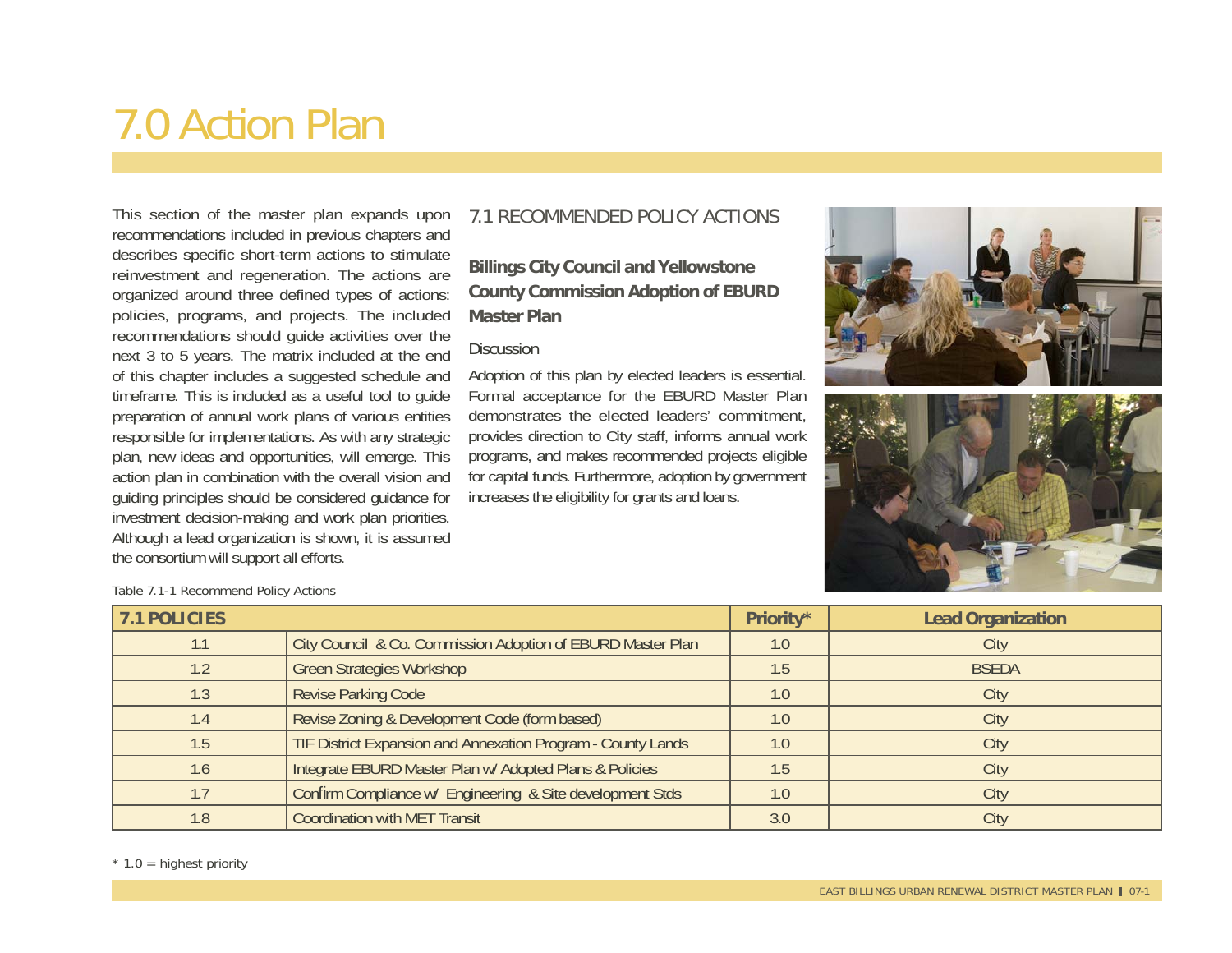#### Actions

- Stakeholders should collectively shepherd the EBURD Master Plan through the review and approval process to have it formally adopted by the City Council and County Commissioners.
- Seek support and recommendations (and perhaps citizen positions) from all relevant boards, commissions, and committees including the planning commission, zoning commission, parking advisory board, park board, transportation advisory committee, public utilities board, energy and conservation commission, development process advisory review board, and policy coordinating commission.
- Engage the property and business owners, BIRD, BSEDA, the Steering Committee, and the Downtown Billings Association in the approval process.
- Actively participate in the annual budgeting process to ensure that EBURD projects are included in the annual work plans and 5-year Capital Facilities Plan (CFP).

# **Sustainability and Green Strategies Community Workshop**

#### **Discussion**

Throughout the planning process, stakeholders have expressed interest in a "green" mixed-use neighborhood that would retain industrial and manufacturing uses, attract re-investment, create jobs, and provide mixedincome and affordable housing. Initial discussions for the industrial portion of the plan focused on recycling land uses and attracting businesses that manufacture or distribute green products to locate in the district.

Affordable housing, transportation choices, and bicycle connections to the river, Rims, CBD, and MetraPark were stated as priorities. During the design charrette in February 2009, these ideas were expanded to include preliminary discussions of water-sensitive urban design, solid waste recycling, alternative energy, and district heating concepts, including combined heat and power distribution, and "green-collar" job creation. A review of emerging trends and existing and planned ecoindustrial parks revealed that a broader palette of sustainable planning strategies and policies should be evaluated. Principles of industrial ecology may allow the area to capitalize on the synergy of the existing and proposed land uses and resources. Because this more expansive concept of sustainable and green strategies emerged late in the process, a workshop focused specifically on these opportunities, strategies, and policies is recommended. It is also recommended that an educational work session occur prior to finalizing regulatory changes, as the outcomes may affect policy and development regulations. A more detailed description of Sustainable Strategies, Opportunities, and Policy Options is presented in Chapter 8.

### Actions

- Conduct stakeholder outreach and education to further explore opportunities and determine interest in the sustainable strategies described throughout this master plan (and in greater detail in Chapter 8).
- Identify public and private partners and resources and conduct a workshop.
- Conduct further research and analysis to assess the financial feasibility of a range of identified options.

# **Revise Parking Codes**

#### **Discussion**

The current parking code is a disincentive to reinvestment in the district. Recommended revisions to parking codes are described in detail in Section 6.2 of this report.

- Revise the parking code. BIRD, BSEDA, and the Downtown Billings Association should request that City County Planning revise the parking code and participate in this effort by reviewing proposals and supporting the required public outreach and education process.
- Conduct a parking study that includes an analysis of future parking pricing, development of a park-once district, parking requirements for development, and the development of a Parking Benefit District (PBD). This would provide a forum to begin a conversation with business leaders about the tradeoffs of parking pricing and the benefits of a PBD, which could provide a mechanism to fund enhancements to the public realm. The study could also help to refine a number of the other proposed programs listed below.
- Establish in-lieu fees program: Establishing an in-lieu program would promote flexibility in coordinating and timing improvements. It could provide an alternative to developers or land owners who must provide required parking and allow them to contribute to public parking facilities. Under such a program, developers and employers would be given the opportunity to reduce parking demand rather than increase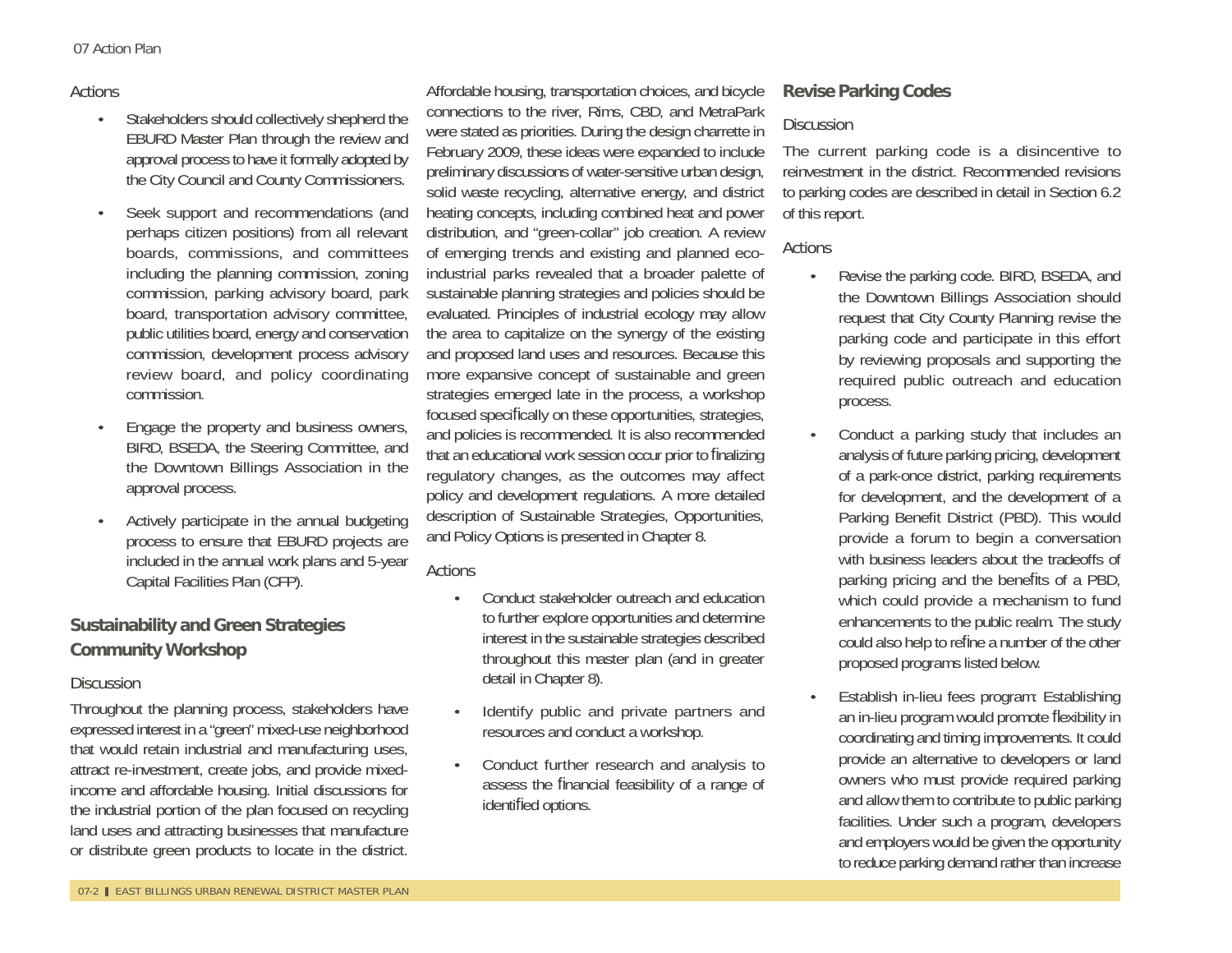the parking supply. Credit could also be given to those that develop bicycle, pedestrian, or transit facilities. Acquiring land or entering into an agreement with the private land owner is required.

- Eliminate minimum parking requirements and implement parking maximums: Less restrictive parking policies can help to create financial incentives for developers to introduce denser, mixed-use building types. This would require creating an exception to City code (Article 6-1200 Site Developments) for the neighborhood.
- Identify location and plan for future structured parking facilities that will form a Park-Once program for the neighborhood: Locations need to be identified for structured parking facilities in the study area. Developing structured parking will free up parking lots for development and allow visitors to park during their visit. This program should be closely coordinated with the Downtown Billings Association and the City-managed Parking District.
- Encourage shared parking: Provide incentives and support for shared parking programs. Possibilities include using a Transportation Management Association or local planning agency to provide shared parking matching and rewrite City code. Anticipate potential spillover problems, and respond with appropriate regulations and enforcement programs. Rewrite City code or structure developer agreements to provide incentives for developers to build or participate in shared parking. The parking agreement with First Interstate Bank (FIB) wherein a partial rebate

of TIF district funds is provided in exchange for public use of parking built by FIB.

- Require builders to unbundle the cost of parking: The cost of parking should be unbundled from residential units so that people have a choice to not purchase parking when buying a condominium or renting an apartment. This strategy can improve housing affordability and improve financial pro forma for developers.
	- Promote multi-modal transportation options: Encouraging a full range of transportation options within the study area—such as bicycling, walking, and transit use—will reduce parking demand.

#### **Revise Zoning and Development Codes**

#### **Discussion**

Recommended changes to the zoning and development code are discussed in Sections 6.1 through 6.5. BSEDA, BIRD, property owners, and DBA should actively participate in this process and assist with education and outreach activities to garner support for zoning and regulatory changes. The intent is to create new districts that complement versus compete with the CBD.

### **Actions**

- Develop Form-Based Code per guidance in Section 6.3 and Appendix B.
- Revise the regulatory plan and zoning map to create Mixed-Use Livability (MUL) and Industrial Sanctuary (IS) zones, per guidance in Section 6.4.

• Revise standards for Mixed-Use Livability (MUL) and Industrial Sanctuary (IS) zones, per guidance in Section 6.5.

# **EBURD TIF District Expansion and Annexation Program**

#### **Discussion**

Several parcels of County-owned land are adjacent to the rail line and east edges of the EBURD District. All landowners should be approached and encouraged to be annexed into the City and become part of the EBURD TIF district.

An Exposition Gateway Zoning District (EG) is proposed for lands west of MetraPark. These lands are highly visible with great access from Billings Heights via Main Street and 305, Lockwood via Interstate 90, and Highway 87. Traveling from the west end of Billings, the CBD, or South Billings, these lands are conveniently accessed from Montana Avenue / State Highway 87 and 4th and 1st Avenues N, both major arterials. Much of the land in this proposed district is still located in the County and, as a result, is not serviced by City utilities included in the TIF district.

- Form a committee to annex County lands. Establish clear roles, responsibility, and schedule.
- Conduct outreach, education, and information meetings with land owners individually and as a group. Assure land owners that the City, BESEDA, and BIRD are not proposing to assemble lands through condemnation. Clearly communicate that the purpose of the site master planning study is to add value, provide services, and achieve coordinated development and an attractive gateway.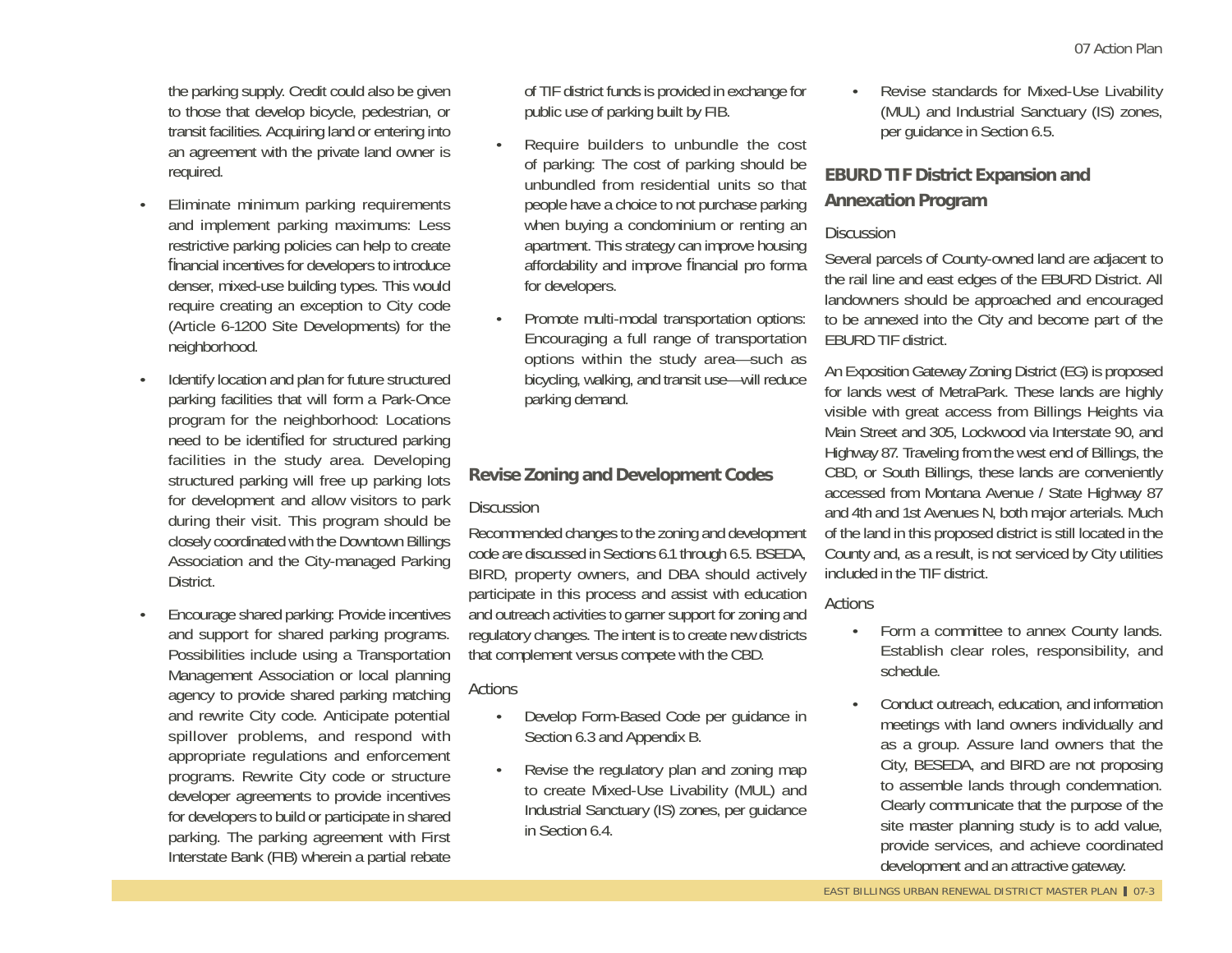- Coordinate with the City and County to define the annexation process considering efficiency, cost, and incentives.
- Conduct a planning workshop to develop an Exposition Gateway District site master plan with the participation of property owners, BIRD, BSEDA, MetraPark, County and City elected officials, and public works and planning staff. See the expanded discussion below under Exposition Gateway Site Master Plan and Redevelopment Strategy.

# **Integrate EBURD Master Plan with Adopted Plans**

#### **Discussion**

The Comprehensive Plan and adopted plans serve as the basis for planning, capital expenditures, and annual work plans in the City and Yellowstone County. The Comprehensive Plan is continually updated to incorporate policy changes and findings of new studies. It is not unusual to see discrepancies between documents; however, it is in the community's best interest for these to be minimal and for plans to be aligned.

#### Actions

- EBURD stakeholders would be wise to push for stronger language in the Comprehensive Plan supporting infill and redevelopment of already developed lands.
- Similarly, infrastructure financing and maintenance policies should be reviewed and amended to provide incentives for reinvestment versus green field development.
- Ensure consistency with all elements of the Comprehensive Plan and associated plans, including the Heritage Trail Plan, Transportation Plan, STIP, TIP, Utility Plans, and Capital Facility and Improvement Plans.
- Engage and seek positions on City/County boards and commissions. These positions are advisory to the City Council, who ultimately determine City funding priorities and approve how all TIF district funds are spent.

# **Con fi rm Compliance with Public Works, Engineering, and Site Development Standards or Seek Approval as Demonstration Project**

#### **Discussion**

Coordinated Infrastructure Planning, Policy, and Investment

A number of standard and non-conventional parking, street, transit, landscape, and utility improvements are proposed in this master plan. Coordinate the capital planning of public utilities, streets, sidewalks, and drainage improvements closely with the Public Works Director. It will be most cost effective to implement improvements as cohesive projects. Much of the streetscape, roadway, and underground utility improvement work in the CBD has been accomplished with property owners contributing a percentage of the overall costs, with remaining funding coming from Community Transportation Enhancement and Air Quality Mitigation grants, tax increment funds, utility maintenance funds, and Community Development Block Grants.

#### Actions

- Explore with property owners their willingness to participate in Special Improvement Districts, whereby property owners contribute to projects through volunteer tax assessments.
- Work with City Engineer and Public Works Director on possible matches from City funds and grants as well as other creative funding approaches and utility policies.
- Include infrastructure improvements in City capital and planning budgets and annual work plans.

### **Coordination with MET Transit**

#### **Discussion**

2nd and possibly 3rd Avenue N are discussed in this plan as desirable transit routes. The plan also recommends a future circulator. Although this is long term, be certain MET Transit is aware of this recommendation and that street design standards and turning radii will accommodate these desired connections in the future

- Coordinate long-term transit plans and connections through the district with MET Transit.
- Coordinate final street design standards with MET Transit to ensure that safe, functional, and attractive bus stops are developed in the district.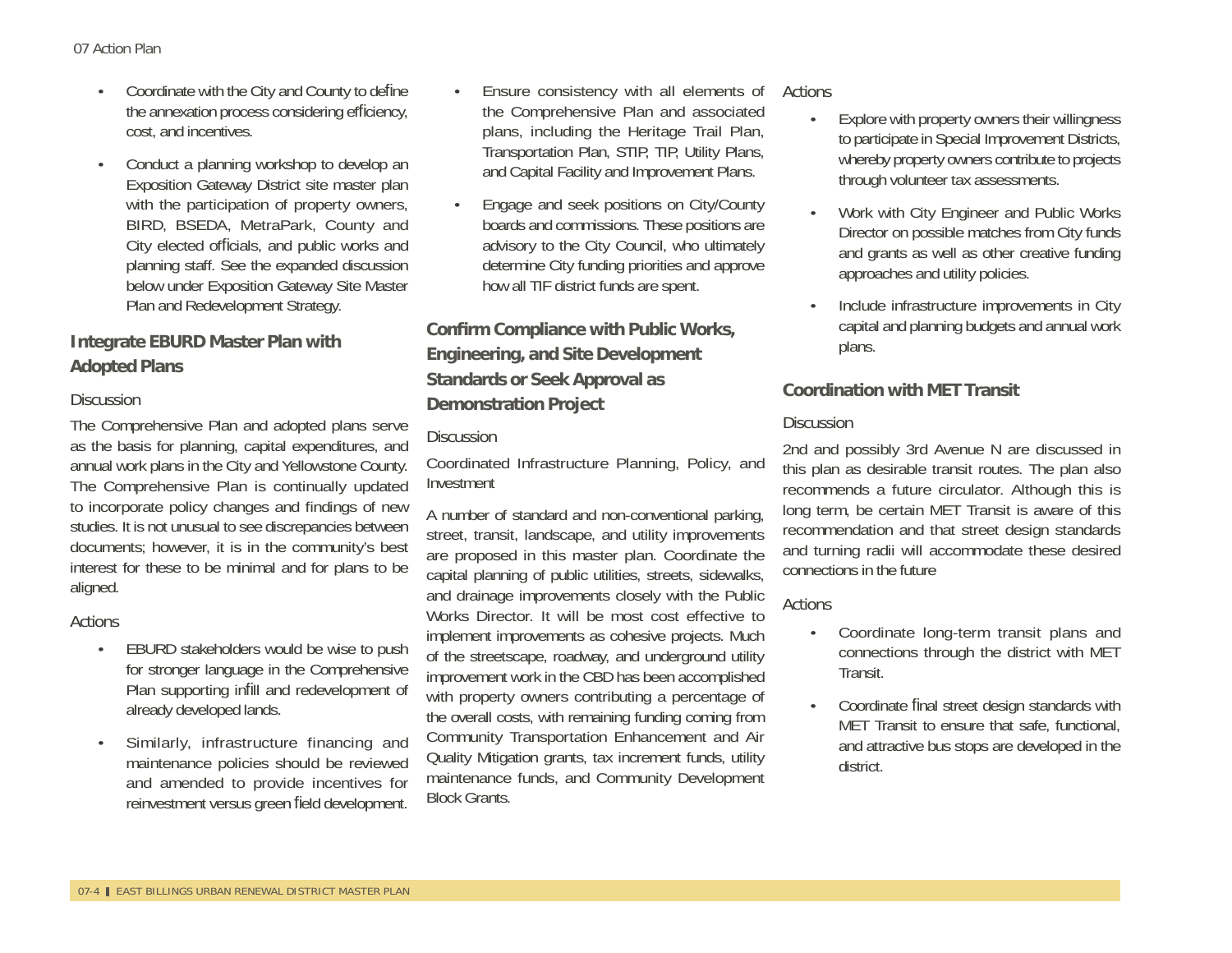# **Business Retention - Retaining Existing Businesses and Encouraging Expansion**

#### **Discussion**

The study area is home to a number of successful and unique businesses. Collectively, they reflect the agrarian heritage as well as the more cosmopolitan character of the community. As examples, there are boot and hat makers, luggage manufacturers who distribute globally, as well as long-term suppliers of ranch and farm supplies, equipment, and clothing.

Pay attention to the needs of these businesses and business owners for basic infrastructure improvements, and remember that they have been paying utility fees for years. Access to information is critical to the success and support of the master plan. Employ alternative outreach methods to engage the hard-to-reach and those who are unable or unwilling to attend meetings. The Linen District in Boise, ID, is a good example of an eclectic mix of uses that have created a distinct identity, and is now a destination.

#### Actions

- Create a brand and identity for the study area/ neighborhood.
- Create a neighborhood directory, map, and coordinated marketing programs to promote, grow, and retain existing businesses.
- Develop infrastructure replacement programs for existing businesses and provide incentives to invest, such as low interest loans, matching funds provided through grants, and utility maintenance funds and programs.

Table 7.2-1 Recommend Programs

| <b>7.2 PROGRAMS</b> |  | Priority*                                                   | <b>Lead Organization</b> |                            |
|---------------------|--|-------------------------------------------------------------|--------------------------|----------------------------|
| 2.1                 |  | <b>Business Retention</b>                                   | 1.0                      | <b>BESDA</b>               |
|                     |  | Infrastructure Upgrades                                     | 1.0                      | <b>BIRD / BSEDA / City</b> |
|                     |  | <b>Promotion &amp; Outreach</b>                             | 1.5                      | <b>BIRD / DBP</b>          |
|                     |  | <b>Assistance Programs</b>                                  | 1.0                      | <b>BSEDA</b>               |
| 2.2                 |  | <b>Business and Developer Recruitment</b>                   | 1.0                      | <b>BIRD / DBP</b>          |
|                     |  | <b>Federal Building</b>                                     | 1.0                      |                            |
|                     |  | <b>Colleges-MSU and Technology</b>                          | 2.0                      |                            |
|                     |  | <b>Medical Expansion-Billings Clinic</b>                    | 1.0                      |                            |
|                     |  | <b>Green Industries</b>                                     | 2.0                      |                            |
|                     |  | <b>Workforce and Student Housing</b>                        | 2.0                      |                            |
|                     |  | Expansion of DT businesses and industries                   | 1.0                      |                            |
| 2.3                 |  | <b>Pursue Planning and Capital Grants</b>                   | 1.0                      | <b>BSEDA / City</b>        |
|                     |  | Economic Development & Job Creation                         | 1.0                      |                            |
|                     |  | Housing                                                     | 2.0                      |                            |
|                     |  | Energy, Air Quality                                         | 2.0                      |                            |
|                     |  | Flood Management / Storm Drainage                           | 1.0                      |                            |
|                     |  | Transportation & Transportaion<br>Enhancement               | 1.0                      |                            |
| 2.4                 |  | <b>Branding and Promotion of District</b>                   | 2.0                      | <b>BIRD / DBP</b>          |
|                     |  | <b>Simple Business Directory &amp; Map</b>                  | 2.0                      |                            |
|                     |  | Hone the Message & Vision                                   | 2.0                      |                            |
|                     |  | Visibility on Websites-DBA, Chamber,<br><b>Others</b>       | 1.5                      |                            |
|                     |  | Outreach Tool Kit(s) - PPT and handouts                     | 1.0                      |                            |
|                     |  | <b>Green Strategies</b>                                     | 1.5                      |                            |
| 2.5                 |  | Phase 1 Assessments of Priority Acquisition<br><b>Sites</b> |                          | <b>BSEDA</b>               |
|                     |  | Design Incentive and Assistance Programs                    | 1.0                      |                            |
|                     |  | <b>Communications and Outreach Program</b>                  | 1.5                      |                            |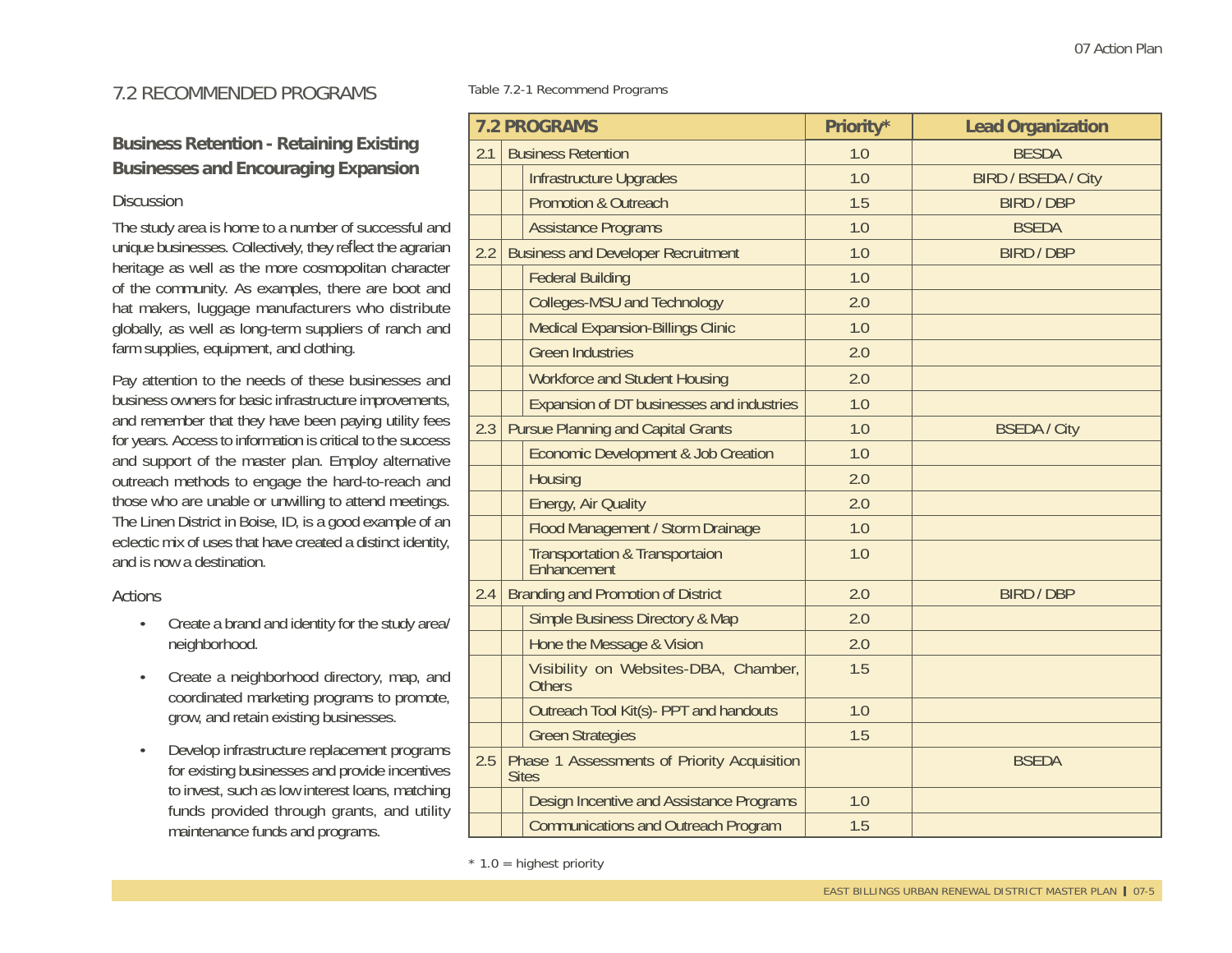- Improve communications, perhaps through distribution of a newsletter, by providing an interactive website, conducting an on-line survey, or hosting an interactive website with discussion features.
- Create supportive programs with organizational support to retain, expand, and enhance both businesses and facilities.

# **Business and Developer Recruitment – Attracting New Businesses**

#### **Discussion**

Potential businesses and institutions who are looking for space downtown have been identified, including a new Federal Office Building and expansion of Billings Clinic maintenance operations. As Billings grows, a number of businesses and institutions will need to or plan to expand. These opportunities and others that can be indentified or emerge should be actively recruited. Concurrently, out-of-town recruitment should continue.

### Actions

- Aggressively pursue existing opportunities. A new Federal Office building is a prime candidate. Billings Clinic has expressed interest as well. Make someone responsible for pursuing these leads in a timely manner.
- Proactively recruit in-town expansions of business, industry, institutions, and government. A number of businesses and institutions within the greater downtown may be short on space, and could possibly locate some of their administrative, maintenance, or office functions into the district. Identify potential businesses and approach them. Be prepared to speak about the vision, costs, and

benefits. Possible candidates include hospital and medical facilities, MSU-B programs or student housing, City offices and maintenance operations, federal and state offices, the larger industries, non-profits, and business incubators. As parts of the CBD, medical corridor, or N 27th Street districts redevelop, pay attention to what businesses may be displaced and recruit them into the district. Approach successful west end businesses who could benefit from a downtown presence.

- Proactively recruit out-of-town candidates. To recruit new businesses from out of town, the BIRD should work with the Chamber, BSEDA, and the Downtown Billings Association on a promotional strategy and materials. Be prepared to address basic incentives before they ask and have a quick response team in place to support them through the process.
- Identify and target appropriate business sectors and recruit. Define what is distinctive. For instance, the district could decide to extend the rail line, develop a shared rail loading platform, facilitate local or regional waste exchange, pursue LEED-ND certifications, or commit to renewable energy. Each of these provides a distinct market advantage. Promote to the segments that will respond to these differentiators.
- Inventory available property and businesses; focus on current ownership, improvements, conditions, and use. Many development agencies use students or interns to complete the GIS-based inventory after data fields are defined by professionals. It is important to understand and easily access the relative stability and value of properties and be able

to connect property and business owners with those seeking opportunities in the district.

#### **Pursue Planning and Capital Grants**

#### **Discussion**

The appendices include information on potential funding sources. BSEDA has been very successful in obtaining planning grants for this project and infrastructure grants for other projects. Build on the momentum to date and seek additional federal and state loans and grants. There are a number of new and emerging programs.

#### Actions

- BIRD, perhaps through BID or allocation of TID funds, should fund research of all potential sources and retain BSEDA to apply for and secure funding.
- Property owner approved SIDs can serve as matches for these grants.

### **Branding and Promotion of the District**

#### **Discussion**

EBURD is a large district with the capacity and desire to support an eclectic mix of new and existing land uses. The EBURD Master Plan accommodates the mix of uses and suggests which uses are most appropriate in each district. Much can be learned by reviewing the planning, marketing, and build-out of the Homestead Business Park in the West End, as well as the evolution of the Linen District in Boise. Identifying distinctions and putting in place enough (but not too many) regulations to provide a desired element of certainty and identity are important elements. Branding and promoting this evolving district as a diverse, affordable, forward looking, and distinct place should be pursued, and a marketing and information campaign developed.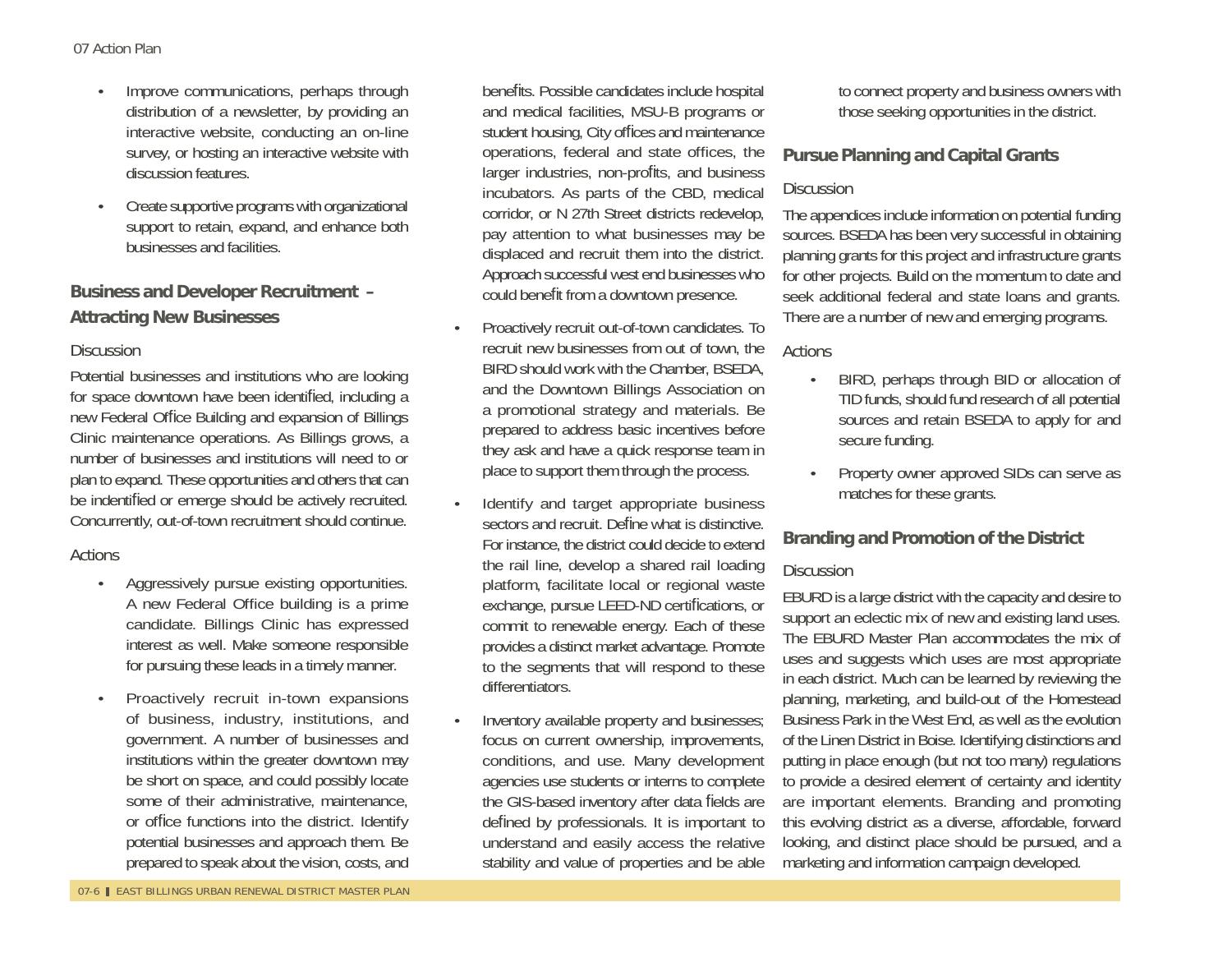#### Actions

- Coordinate closely with the Chamber of Commerce on branding and promotion.
- Prepare a simple map and directory of the existing businesses and properties. The community, BIRD, BSEDA, and other stakeholders will have a better understanding of who is located here. Businesses may benefit from increased visibility and a more organized approach to promotion to residents and visitors.
- Hone the message & vision and the supporting guidance and regulations. Do not try to be all things to all people in all locations. People locating and located here desire an element of certainty. Other sectors will be attracted by elements of distinction.
- Increase district visibility on maps, websites, and publications. Partner with BSEDA, Downtown Billings Association, chamber and visitors bureau, and others to be identified.
- Develop an outreach tool kit, a speakers bureau, and materials to support grant and funding applications. Begin promoting the district and educating the community about the existing district and what is planned. Local service and business clubs are good initial local targets. The materials should also be suitable to support grant applications and communicate with legislators and prospective new businesses and developers.
- Commit to green strategies. Explore and decide on the level of green strategies to be pursued and decide if LEED-ND certification is desired. Located near the existing

downtown, EBURD is well positioned to obtain certification. The recommendations on land use regulation, drainage, streets, and transportation will support this, as will the brownfields assessment initiative currently underway.

#### **Phase 1 Assessments of Priority Land**

#### **Acquisition Sites**

#### **Discussion**

BSEDA, supported by a grant from EPA, is sponsoring a program to conduct brownfield assessments. The EBURD Master Plan identifies several projects that will require land acquisitions for parks, parking, infrastructure, or redevelopment.

#### Actions

• Target outreach and communications to owners of properties that may eventually be sold for redevelopment, public parking, or a downtown green space.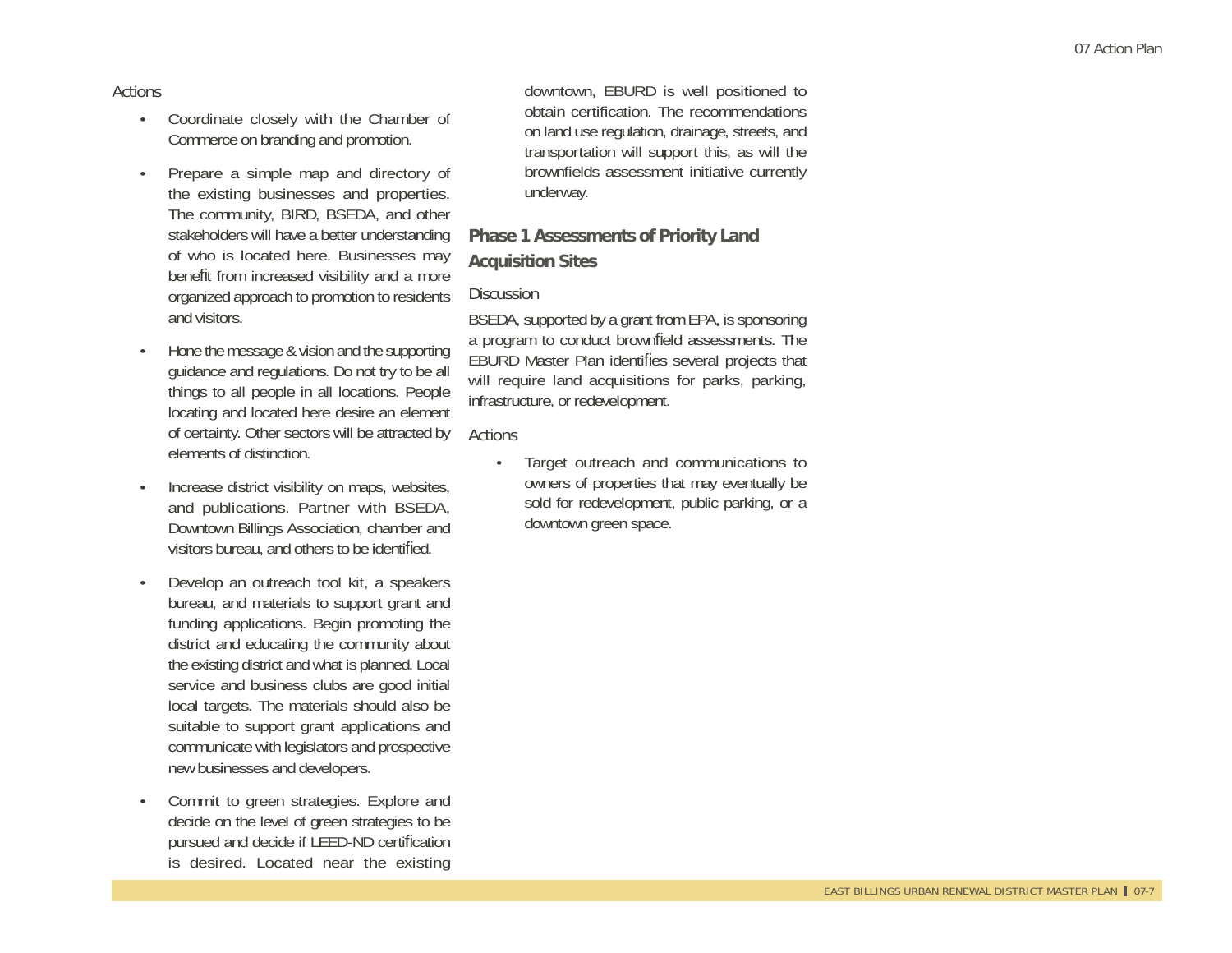# 7.3 RECOMMENDED PROJECTS

# **Develop Sustainability Strategies for the District**

#### **Discussion**

Enduring and vibrant cities emerge where the citizens are guided by well-informed spatial plans, innovative programs and creative, sustainable urban renewal and environmental protection and restoration policies. Throughout the world, comprehensive, integrated, and sustainable approach to urban and environmental planning is guiding growth and transforming existing and shaping new communities. The importance of more closely integrating urban and natural resource planning has emerged as an important strategy to address complex challenges of rapid global urbanization, climate change, and increasing infrastructure demands in an era of declining natural and human capital.

#### Action

- Review the opportunities outlined in Chapter 8.
- Conduct a community workshop facilitated by sustainability experts. The workshop should be designed to inform and explore a full range of options.
- Develop a strategy and incorporate it into marketing and branding strategies.
- Determine if and what level of certification of the Neighborhoods and Buildings by USGBC is desired.
- Reward green investment through programs, development policy, awards, and recognition.

Table 7.3-1 Recommend Projects

| <b>7.3 PROJECTS &amp; PLANNING</b> |                                                                  | Priority* | <b>Lead Organization</b>   |
|------------------------------------|------------------------------------------------------------------|-----------|----------------------------|
| 3.1                                | Further Development of Sustainability<br><b>Strategies</b>       | 1.5       | <b>BSEDA</b>               |
|                                    | Information Workshop, Research<br><b>Grants and Partners</b>     | 1.5       | <b>BSEDA</b>               |
|                                    | <b>Explore LEED ND Certification</b>                             | 1.5       | City                       |
| 3.2                                | <b>Stormwater Plan</b>                                           | 1.5       | City                       |
|                                    | Plan and Funding                                                 | 1.5       |                            |
|                                    | Implementation                                                   | 1.5       |                            |
| 3.3                                | <b>Master Plan for Exposition Gateway District</b>               | 2.0       | <b>BSEDA / City / BIRD</b> |
| 3.4                                | Land Acquisition & Consolidation Strategies                      | 2.0       | <b>BSEDA / City / BIRD</b> |
|                                    | <b>Green Space</b>                                               | 3.0       | <b>BSEDA</b>               |
|                                    | Land for Shared Public Parking-Fee<br>in Lieu Program            | 1.0       | <b>BSEDA / City</b>        |
|                                    | Land to implement LID Strategies                                 | 2.0       | City                       |
| 3.5                                | <b>Stormwater Improvements</b>                                   | 2.0       | City                       |
| 3.6                                | <b>Green Space</b>                                               | 3.0       | <b>BSEDA / City</b>        |
| 3.7                                | Freight Improvements / Rail Extention                            | 3.0       | <b>BSEDA</b>               |
| 3.8                                | 2nd Avenue Streetscape Improvements                              | 3.0       | DBP / BIRD                 |
|                                    | Design & Funding (Explore SID with<br>match from City and Grant) | 2.0       |                            |
|                                    | Phase 1 Construction (Broadway to<br>West Edge of District)      | 3.0       |                            |
| 3.9                                | <b>Street Improvement Projects</b>                               | 2.0       | City                       |
| 3.10                               | <b>Utility Improvement Projects</b>                              | 2.0       | City                       |
| 3.11                               | Parking Plan and Implementations                                 | 2.0       | City                       |
| 3.12                               | <b>Bike Path Extension</b>                                       | 2.0       | City                       |

 $*$  1.0 = highest priority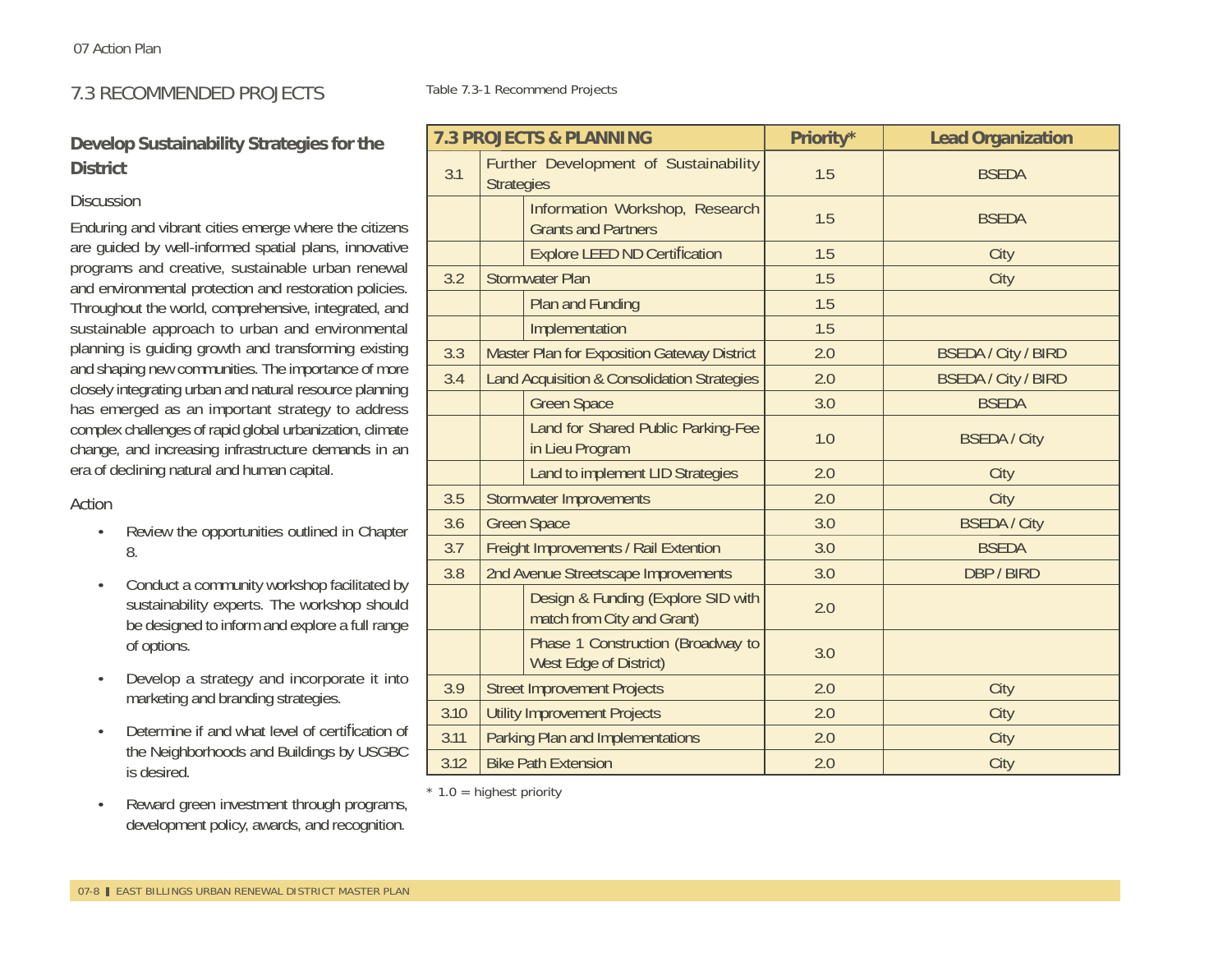# **Storm Drainage Master Plan and Improvements**

#### **Discussion**

A master stormwater management plan needs to be prepared/updated for the EBURD, with an emphasis on addressing existing issues and flooding. As further development of stormwater design concepts described in Chapter 3, stormwater planning could incorporate more water-sensitive urban design including offloading of water upstream and in appropriate locations to cisterns and reuse for irrigation or industrial processes. Through application of water-sensitive urban design strategies, much can be done within the study area to mitigate fl ooding caused by runoff and to reduce usage of potable water. Techniques include rain gardens, green roofs and rain water collection systems, cisterns, pervious surfacing techniques, and bio-filtration swales.

Although these would help to mitigate long-term runoff issues in the study area, the construction of the two main trunk projects identified in the City's Storm Water Master Plan should be pursued immediately by placing them on the City's Five-Year Capital Improvement Plan so that funding can be secured.

#### **Actions**

• Develop a comprehensive stormwater master plan and work with City Public Works Director to gain approval of a broad range of watersensitive urban design strategies. Prepare a water budget and cost-benefit analysis to illustrate the economic viability of green strategies. Seek grant and demonstration funds for their implementation.

- Explore the feasibility of land acquisition south of the railroad tracks to implement the drainage and trail project.
- Include priority projects in the near term CIP; improvements are anticipated to include upgrades on N 15th Street and N 9th Street and their associated railroad crossings. Include more reuse and harvesting of stormwater in the final project, perhaps including cisterns in rights-of–way.
- Integrate planning of utilities, street improvements, streetscape enhancements, and landscaping and bike paths.
- Revise City stormwater policies and regulations to support drainage concepts described in this plan or provide a mechanism for these strategies to be a demonstration pilot project.
- Work on the new stormwater detention basin and 2nd Avenue N can be done later in conjunction with broader project scopes, although land acquisition for the detention basin should be pursued now.

# **Exposition Gateway Site Master Plan and Redevelopment Strategy**

### **Discussion**

Land in the recommended Exposition Gateway District is well suited for hospitality and entertainment uses that complement MetraPark facilities, possibly including hotels, restaurant, and indoor recreation facilities. This district is proposed to be the terminus of 2nd Avenue N, a street proposed to be developed with the character and qualities of a traditional main street. Redevelopment may offer opportunities for an architectural, gradeseparated overpass that improves pedestrian and

perhaps bicycle connections to MetraPark.

Without a site master plan, individual properties on the east side of Exposition Drive will redevelop in an uncoordinated manner as strip commercial with multiple access points and inefficient egress to properties. This will increase traffic congestion and result in an even-more unwelcoming pedestrian environment for visitors to the City and distracting from the unity of the streetscape. Alternatively, site master planning may allow the creation of an attractive gateway, coordinated and shared access, and a cohesive image created through street and landscape standards.

The illustration included in this master plan (Figure 3.3-3) is intended only to convey the recommendation that a site master plan be developed and to illustrate opportunities such as shared parking, attractive gateway, access consolidation, transit access, and connections to MetraPark.

Actions (to be coordinated with annexation and servicing actions described above under the EBURD TIF District Expansion and Annexation Program subsection)

- Property owners within the EG zone should be approached and encouraged to participate in a site master planning effort that looks at opportunities that might be realized through annexation, expansion of the EBURD tax increment district, and a comprehensive look at the properties.
- Explore with land owners how a site master plan could add to land value and create a more attractive entryway and possibly be realized through a series of minor land exchanges, easements, property owner initiated partnerships or land consolidations,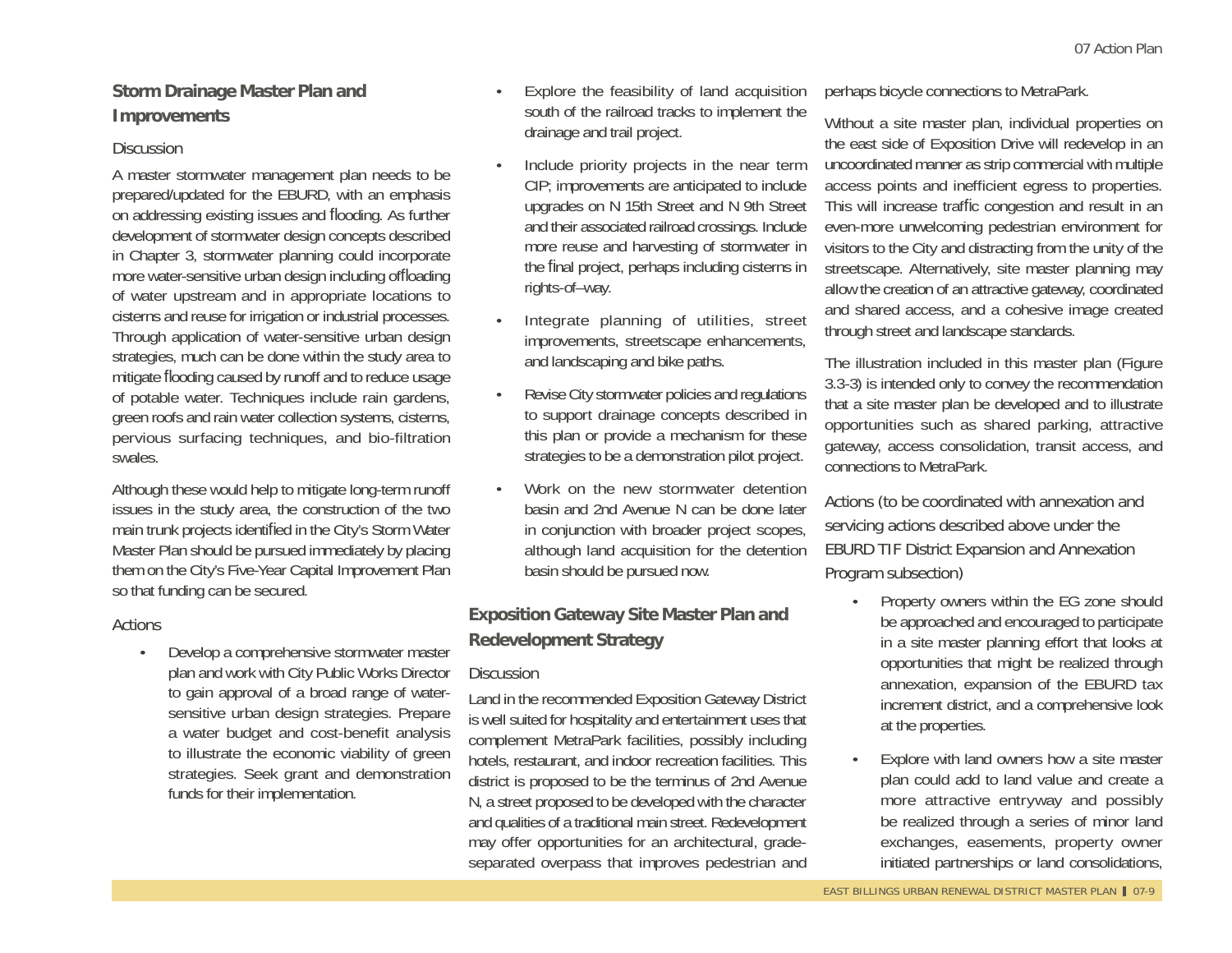or participation in a more comprehensive Actions redevelopment consortium.

- Work with land owners on a site master plan and assess the feasibility of land exchanges, shared accesses, and / or voluntary assemblage of land exchanges to achieve a vision.
- Work with local developers and realtors to attract anchor tenants. Provide incentive programs including financing of infrastructure improvements through the City SIDs. Benefits include lower interest rates than conventional financing.
- Improve the public realm, including streetscape, landscape, and non-motorized connections. This district would be an appropriate location for a bus/transit stop, oversized vehicle parking, or park development that includes stormwater management. The design details should be addressed in the site master plan process.

# **Land Acquisition and Consolidation Strategies**

### **Discussion**

A number of land acquisition and consolidation strategies are discussed in the master plan, including acquisitions of land for additional rights-of-way, for public shared parking, for future institutional and civic sites, a major Downtown green space, to implement drainage strategies, and land to be consolidated for major redevelopment projects.

- Begin to explore ownership, feasibility, strategies, and partners. This effort will help to focus priorities and opportunities.
- The Parks 2020 Plan outlines several strategies. The Trust for Public Land should be sought as a partner.
- Seek to include potential land acquisitions in the current Brownfield Phase 1 Assessment program and engage BIRD members in promoting the program.

# **Stormwater Plan & Improvements**

# **Discussion**

As pointed out in earlier sections of the plan, areas of the study area (particularly the west end) are deficient in stormwater improvements. To retain existing and recruit new businesses, these needs must be addressed. Ideally, the drainage improvements are planned and implemented in coordination with other infrastructure improvements including streets, other utilities, and landscape improvements. This plan describes both conventional drainage and alternative drainage strategies. An integrated and sustainable approach to stormwater management views stormwater as a resource that can be harvested for use as irrigation water, potentially reused in industrial processes, and managed in a manner that cleanses, recharges, and creates other beneficial landscape features. It is anticipated that there will be new infrastructure funding programs and grants to encourage low-impact approaches to stormwater management.

# **Actions**

• Coordinate integrated sustainability strategies and stormwater master plan.

- Develop engineering plans and budgets for all required improvements.
- Include projects in the City's Capital Facilities Plan (CFP).
- Explore funding sources, including grants and SID.

# **Rail Spur Village Site Master Plan and Redevelopment Strategy**

# **Discussion**

A review of properties in the study area revealed that the west end of the EBURD offers the greatest opportunity for redevelopment and creation of a distinct new downtown neighborhood. Many of the properties are underdeveloped, in poor condition, or poorly maintained; however, the utility infrastructure is in good condition. Creating a new mixed-use district that includes some neighborhood commercial and a mix of housing is proposed. The centerpiece of the new district is a new downtown green space, perhaps anchored by a site for a significant public or institutional building. Opportunities discussed during the planning process include exploring the feasibility of locating the City library and office to this new neighborhood, a satellite campus for the College of Technology or MSU-B, as well as recruitment of a business or technical school with an associated business incubator. Mixed-use buildings with groundfloor retail are envisioned along the perimeter of the new neighborhood along 4th Avenue N, 1st Avenue N, and the streets with highest traffic volume. 2nd Avenue N provides a logical extension of the main retail corridor. Retail in the Rail Spur Village District is envisioned as businesses that service the neighborhood. The upper floors would accommodate housing, offices, or perhaps classrooms.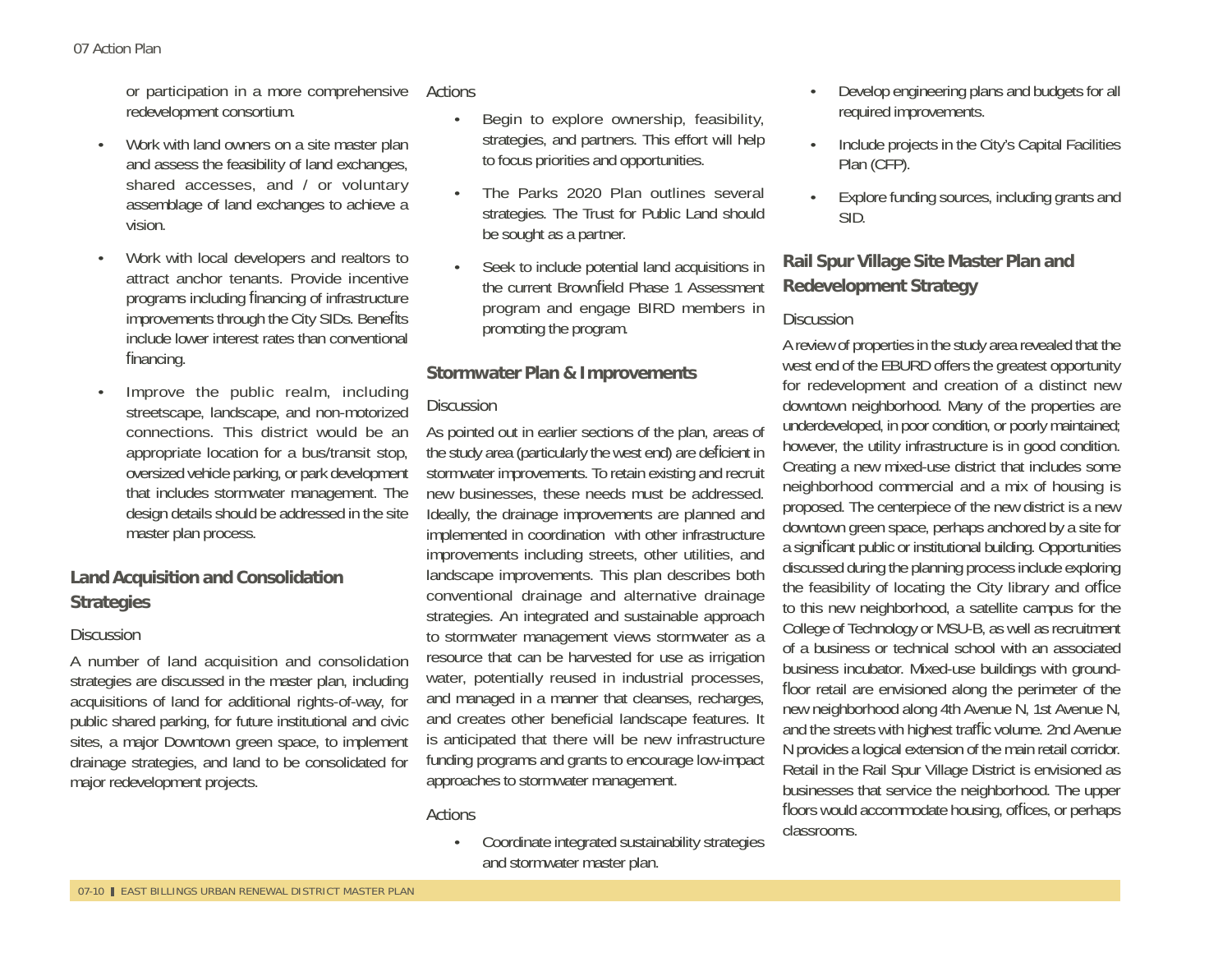The proposed village would be connected to the CBD, North Park, and the industrial sector by a grid of streets. Streetscapes along 2nd and 3rd Avenues N between the CBD and this proposed district would be developed with a main street character, similar to that of the CBD. The 2nd Avenue N main street character will eventually extend the length of the study area. The site master planning process should support outreach initiatives, including attracting a housing development partner as well as institutional or government anchor, as addressed in the actions listed in Section 7.2.

#### **Actions**

- Prior to further refinement of the site master plan, land owners within or nearby the proposed Rail Spur Village District should be identified and contacted to assess the feasibility and methods of assembling land for the proposed village. Coordinate with actions listed above for Business and Developer Recruitment.
- Conduct a detailed inventory of the uses, ownership, and stability and refinement of a site master plan that responds to the findings and development programs of potential tenants. This could be accomplished in coordination with the actions listed above for Business and Developer Recruitment.
- Explore the feasibility of a land acquisition that in the short term can be used for shared parking and in the long term serve as a development site for an anchor tenant and structured parking. Coordinate with the actions listed in Downtown Park Planning and Land Acquisitions.
- The site master plan should respond to and engage potential partners with educational

institutions and housing and economic Actions development authorities. Student, workforce, and affordable housing are appropriate uses in this district. A green jobs incubator associated with university, trade, or technical colleges should be encouraged. Coordinate this action with recruitment efforts recommended in Section 7.2. Work with local developers and realtors to attract anchor tenants and use the site master planning process to assist in recruitment, as described in Section 7.2.

• Improve the public realm including streetscape, landscape, and non-motorized connections. This district would be an appropriate location for a bus/transit stop, oversized vehicle parking, or park development that includes stormwater management.

# **Downtown Green Space Planning and Land Acquisition**

#### **Discussion**

Parks, open spaces, and public amenities are essential to urban vitality. They raise land values and stimulate reinvestment. A large downtown park in the CBD was a recommendation of the Billings Framework Plan that has not been realized because of limited land and high land costs. Investments in public amenities should not be set aside for later because money is needed for new utilities or buildings. Currently, land costs are low, and acquisition of land for a major downtown green space in the west end of the study area is highly recommended. A major, well-programmed downtown green space can serve as an economic engine. A great public park will draw people from throughout the community to downtown, provide a focus for development, provide amenities to residents and businesses, and stimulate reinvestment.

- Research and target parkland acquisition; in the short term, this land may be used for shared parking, thereby generating revenue.
- Develop a funding strategy whereby new development pays only a portion of the cost through park fee in-lieu contributions.
- Explore grant funding sources and partnerships with organizations such as the Trust for Public Lands.
- Coordinate transit planning and oversized vehicle parking. In the short term, parking of oversized vehicles may need to be accommodated near downtown until a bus connection between MetraPark and downtown is realized. In the long term, an agreement to park oversized vehicles with trailers should be reached with MetraPark or a property owner in the industrial zone near or at MetraPark, providing bus connections between the east and west ends of the study area.

# **Freight Improvements / Rail Extension**

#### **Discussion**

The value of rail for freight and recycling shipping and deliveries is recognized in this plan. To maximize use, potentially the rail could be extended to service a few more properties to the west, or a shared loading facility could be developed. BIRD members have also discussed a larger container transfer hub south of downtown.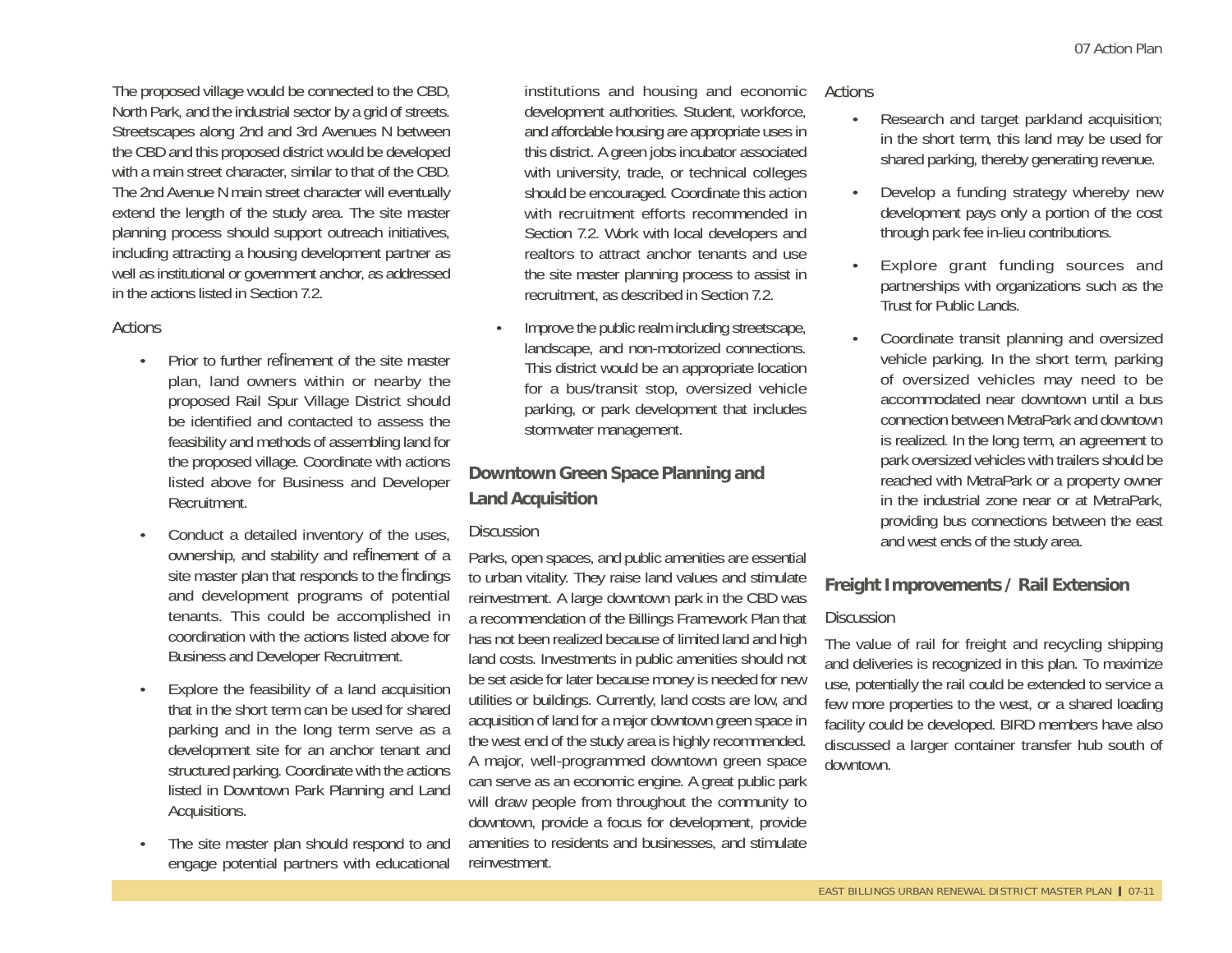#### Actions

• Planning for shared access, rail extension, and/or a container hub should be coordinated with BSEDA economic development efforts, and these activities should be coordinated.

#### **2nd Avenue N Streetscape Improvements**

#### **Discussion**

2nd Avenue N has been identified as the primary pedestrian corridor to be developed as a main street typology, connecting the existing 2nd Avenue N CBD retail district to the proposed Rail Spur Village District; and continuing east with a connection to the proposed Exposition Gateway District.

#### Actions

• Work with the Downtown Partnership to program the extension of the existing streetscape improvements from N 27th Street to the new district. These improvements will provide a signal to developers that 2nd Avenue N will be a future hub of neighborhood retail activity and provide connectivity with downtown.

#### **Circulation and Streetscape Improvements**

#### **Discussion**

The EBURD is linked by a traditional street grid network that provides good internal and external circulation opportunities. The street pattern ties directly to the downtown grid on the west edge of the neighborhood, providing an opportunity to tie the western area of the study area to downtown commercial and business activities and at the same time provide improved connections to MetraPark on the east end of the

neighborhood. This adjacency of the west edge to the CBD is a guiding element in priority phasing of street improvements. Within the study area, the street dimensions are generous, but the current facilities are in poor condition; many streets lack sidewalks, curbs and gutters, adequate drainage, or bicycle and pedestrian amenities. Public investment in fixing substandard streets and utilities will demonstrate to owners that the City is committed to sustaining and regenerating the study area. For years, property owners have contributed to utility enterprise funds.

**Actions** 

- Implementation of the circulation plan will be somewhat dependent on how the study area develops. Several small street and circulation improvement projects could be considered as catalysts to spur new development. In part, these projects would send the signal that the study area is poised to support new investment with high-quality street design, efficient circulation, excellent access, and a walkable neighborhood environment. Speci fi c projects to be considered for near-term implementation are listed as follows:
- Design and build the first two or three blocks of 2nd Avenue N within the district. This will require working with City and property owners to convert 2nd and 3rd Avenues N to two-way streets within the district and extending to (and possibly beyond) N 27th Street.
- Implement bicycle connections through the neighborhood. Building on the recent successes of the City and Yellowstone County in creating an excellent bicycle system, proposed bicycle enhancements and connections to the Heritage Multi-Use

Trail system should be prioritized. Increasing activity in the study area will help to attract attention to the changes taking place.

• Restripe and construct pedestrian and transit improvements on 4th and 6th Avenues N. Currently, tens of thousands of vehicles speed past EBURD every day on this couplet. Restriping the street to calm traffic and accommodate bicycles and implementing pedestrian crossing improvements would help to signal that there is a place there! Furthermore, over time, these investments will encourage people to use transit, bike, or walk from adjacent neighborhoods to access the study area.

# **Planning and Implementation for Utility Enhancements**

#### **Discussion**

Although water, sanitary sewer, stormwater, and private utilities exist throughout most of the study area, some signi fi cant upgrades will be required to achieve proper long-term servicing. Improvements can be made in conjunction with the City of Billings Site Development Ordinance or through broader area-wide improvement projects that are in harmony with the district character. Prompt attention to deficiencies in these primary infrastructure facilities must be addressed in the near term. Stormwater system improvements are addressed in the Storm Drainage Master Plan and Improvements section.

#### Actions

• Immediately, facilitate discussion between the City and property owners and arrive at an achievable and comprehensive strategy and plan for improving the infrastructure in the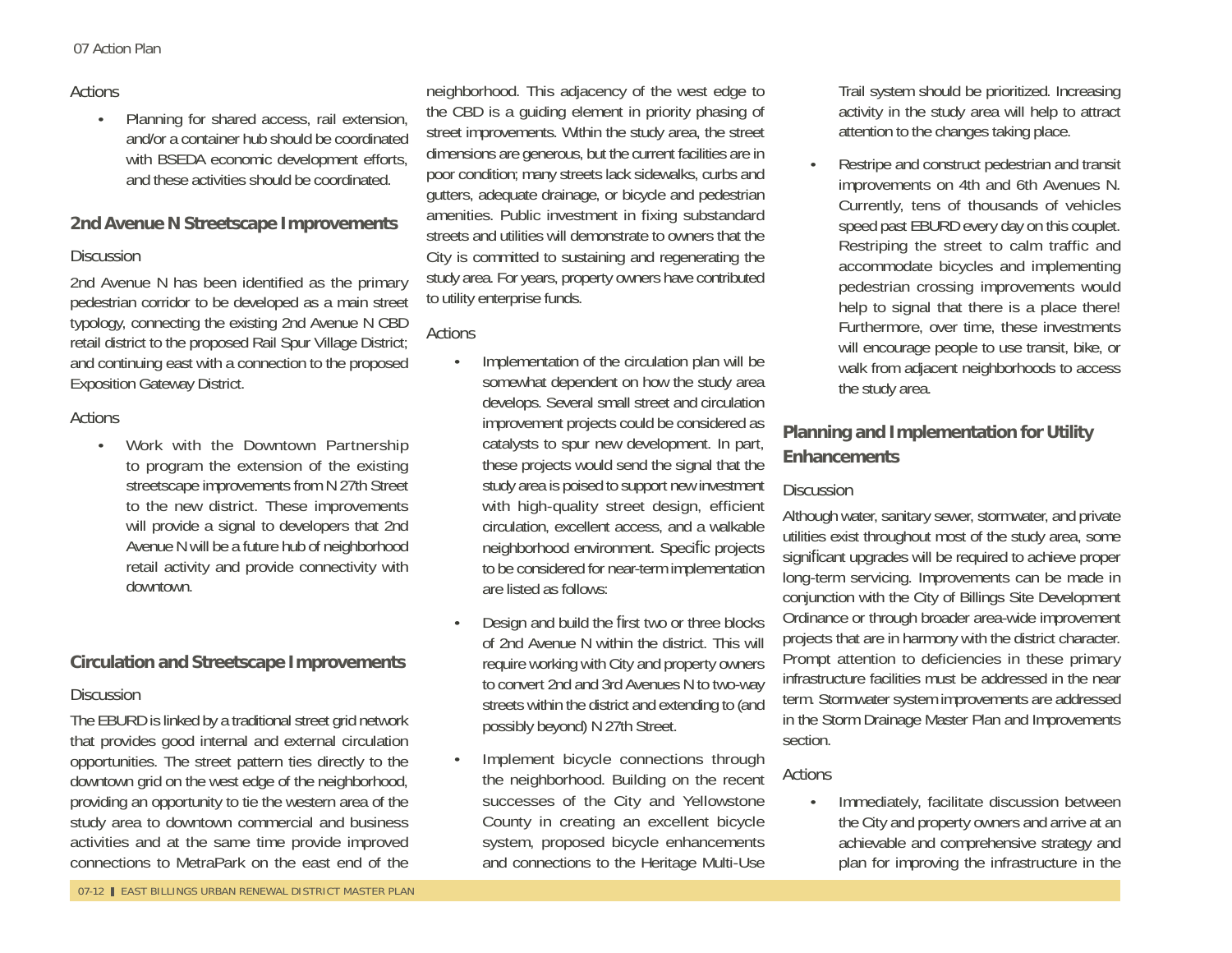neighborhood. Failure to do this may result in loss of businesses to other areas of the City and a decreasing rather than increasing tax base. These discussions should address green and Complete Streets strategies (as outlined in Section 4.3) as well as water-sensitive urban design strategies and the full range of green strategies described in Chapter 8.

- Plan to address basic water, sanitary sewer, and stormwater management systems as well as energy, communications (e.g., fiber optics, WIFI, and state-of-the-art internet services), as well as renewable, clean, and sustainable energy district-wide systems.
- Explore financing alternatives with property owners, the BSEDA, City public works, and energy companies.
- Coordinate the planning of utility, street, streetscape, transit, and bicycle improvements to avoid several disruptions to the neighborhood. If all improvements cannot be installed at once, address logical phasing.
- Address severe undersizing of the main trunks in N 15th Street from 1st Avenue N to the south side of the railroad tracks and lack of sufficient service to the east end of the study area. Many of these blocks in the east end have no surface improvements, such as curb and gutter, little or no grade to promote channeling of runoff, and very limited collection systems.

# **Conduct a Parking Study, Implement Parking Strategies, and Invest in Public Shared Parking**

#### **Discussion**

Historically and in the CBD, the City parking district has led the effort to develop public parking structures. There are a few examples, such as Montana Avenue, where effective public/private partnerships were forged. In this instance, a private developer built, paid for, and operated parking lots on public land, agreeing to sell the improvements back to the City as the Depot site and historic district redeveloped. As the district became more vital, it also became more pedestrian friendly, requiring fewer parking spaces per square foot of development.

#### **Actions**

- Implement the parking strategies described in the Revise Parking Codes subsection.
- Purchase land for public parking.
- Eliminate the minimum parking requirements.
- Develop an in-lieu parking policy and fee.
- Purchase and bank land for public parking.
- Develop a shared parking strategy.
- Consider parking maximums.
- Evaluate future parking pricing.
- Consider residential parking unbundling.
- Maximize on-street parking on north-south streets.

#### **Bike Trail Extension**

#### **Discussion**

Community connections to the Yellowstone River are listed as priorities in several community plans included the Growth Plan and the Heritage Trail Plan. Extending the trail from the river to downtown is addressed in the Heritage Trail Non-motorized Transportation Plan. Implementing this extension would benefit the entire downtown. The proposed alignment is south of the rail line from the river to 13th Street, and paralleling the tracks along the north side into the CBD. The feasibility of following the active rail spur west into the CBD should be pursued

- Complete a trail alignment and feasibility study. Work with City, Chamber, and BikeNet Citizens group to determine right-of-way needs and costs and construction costs. Apply for CTEP and other grants to implement.
- Explore full range of land acquisition strategies. Consider including requirements or incentives to preserve a corridor adjacent to the rail lands through development agreements, purchase or negotiation of recreational use rights-ofway, and land owner donations.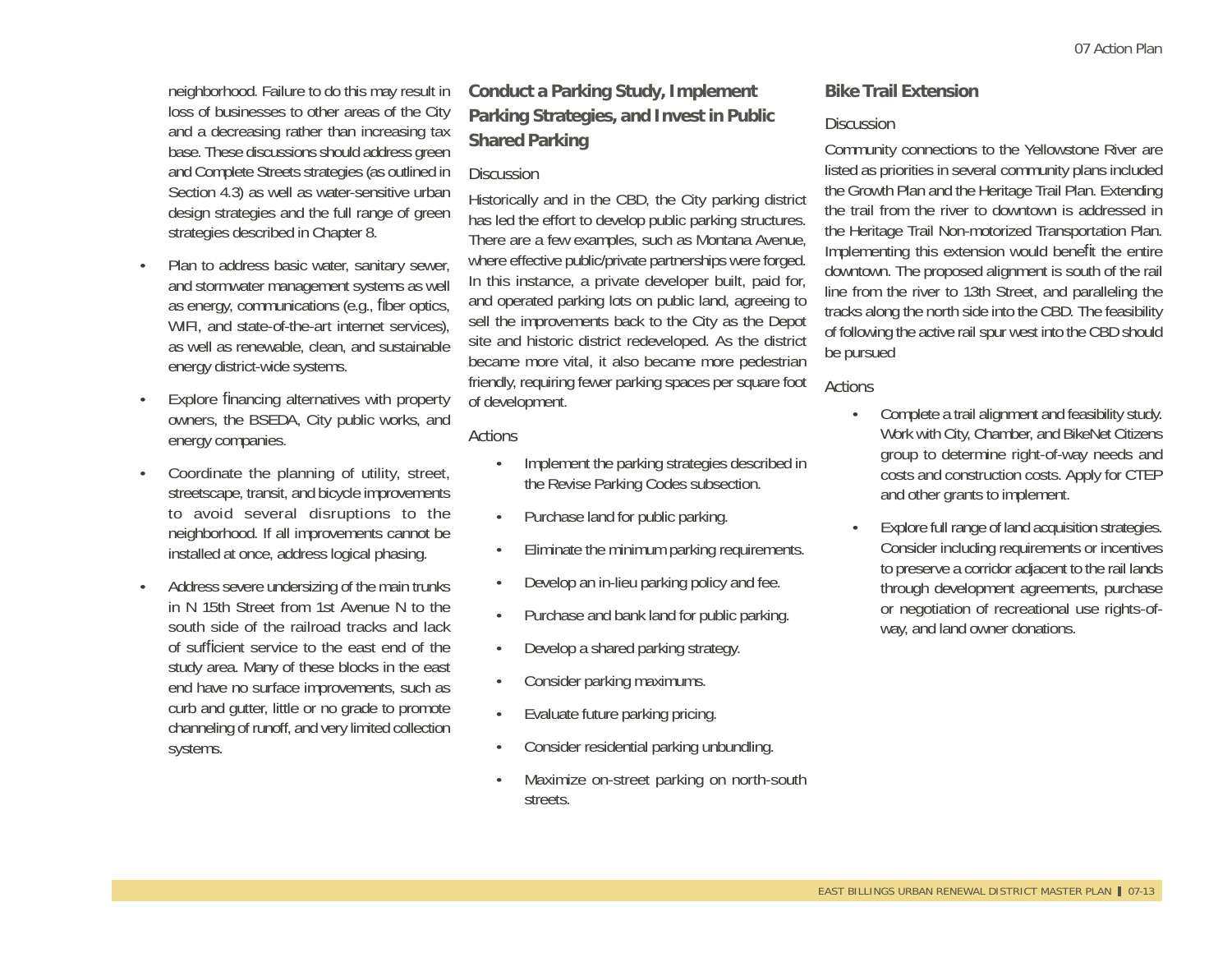#### EAST BILLINGS URBAN RENEWAL DISTRICT WORK PLAN

Table 7.3-2 EBURD Work Plan

| <b>7.1 POLICIES</b> |                                                                   | 2009 | 2010 |  | 2011 |  |  | 2012 |  |  |  |  |
|---------------------|-------------------------------------------------------------------|------|------|--|------|--|--|------|--|--|--|--|
| 1.1                 | City Council & Co. Commission Adoption of EBURD Master Plan       |      |      |  |      |  |  |      |  |  |  |  |
| 1.2                 | <b>Green Strategies Workshop</b>                                  |      |      |  |      |  |  |      |  |  |  |  |
| 1.3                 | <b>Revise Parking Code</b>                                        |      |      |  |      |  |  |      |  |  |  |  |
| 1.4                 | Revise Zoning & Development Code (form based)                     |      |      |  |      |  |  |      |  |  |  |  |
| 1.5                 | TIF District Expansion and Annexation Program - County Lands      |      |      |  |      |  |  |      |  |  |  |  |
| 1.6                 | Integrate EBURD Master Plan w/ Adopted Plans & Policies including |      |      |  |      |  |  |      |  |  |  |  |
| 1.7                 | Confirm Compliance w/ Engineering & Site Development Stds         |      |      |  |      |  |  |      |  |  |  |  |
| 1.8                 | <b>Coordination with MET Transit</b>                              |      |      |  |      |  |  |      |  |  |  |  |
| 1.9                 | Incorporate Priority Projects into City CFP and CIP               |      |      |  |      |  |  |      |  |  |  |  |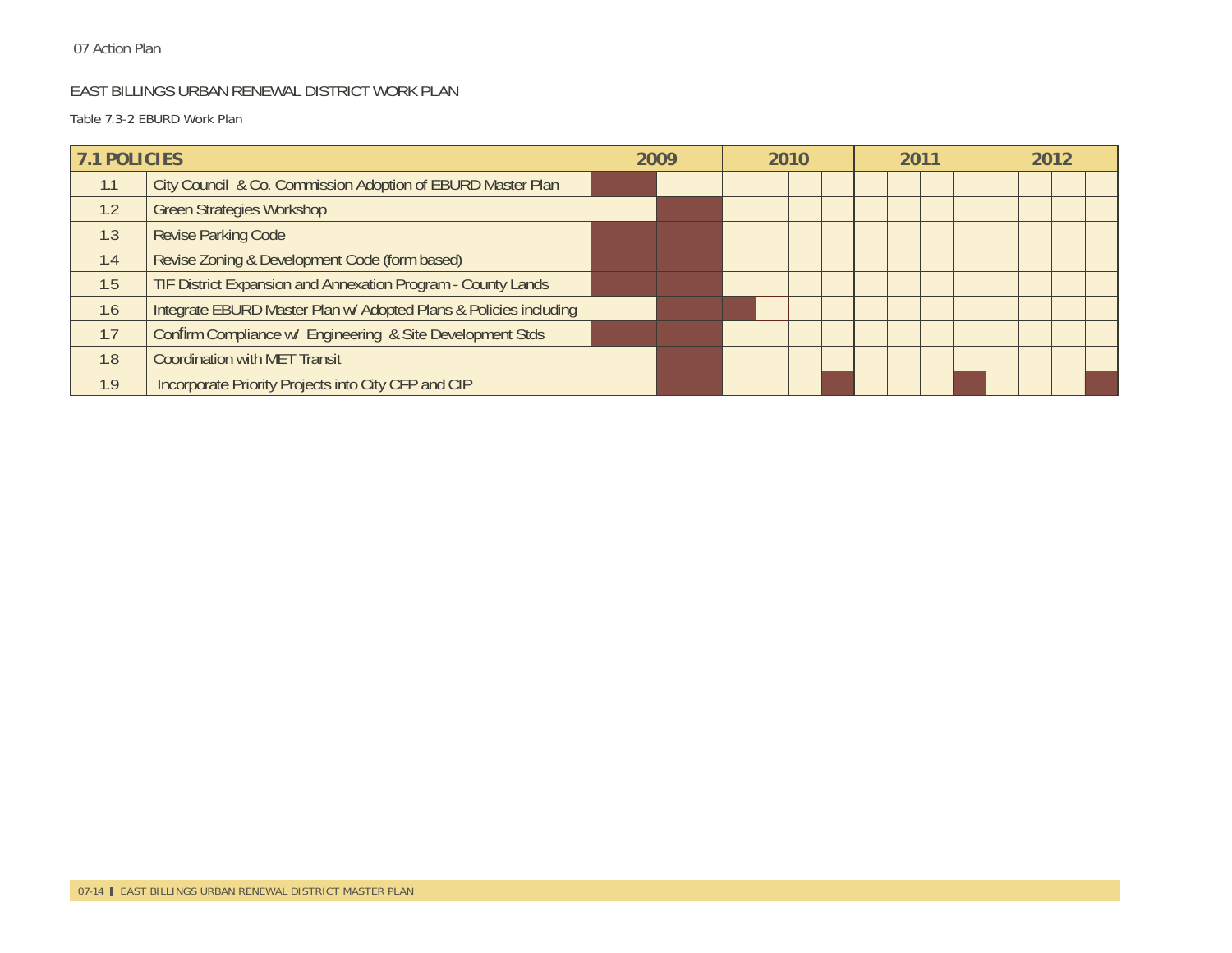#### Table 7.3-2 EBURD Work Plan

| <b>7.2 PROGRAMS</b> |                                                       | 2009 | 2010 | 2011 | 2012 |  |  |  |  |
|---------------------|-------------------------------------------------------|------|------|------|------|--|--|--|--|
| 2.1                 | <b>Business Retention</b>                             |      |      |      |      |  |  |  |  |
|                     | Infrastructure Upgrades                               |      |      |      |      |  |  |  |  |
|                     | <b>Promotion &amp; Outreach</b>                       |      |      |      |      |  |  |  |  |
|                     | <b>Assistance Programs</b>                            |      |      |      |      |  |  |  |  |
| 2.2                 | <b>Business and Developer Recruitment</b>             |      |      |      |      |  |  |  |  |
|                     | <b>Federal Building</b>                               |      |      |      |      |  |  |  |  |
|                     | Colleges-MSU and Technology                           |      |      |      |      |  |  |  |  |
|                     | Medical Expansion-Billings Clinic                     |      |      |      |      |  |  |  |  |
|                     | <b>Green Industries</b>                               |      |      |      |      |  |  |  |  |
|                     | <b>Workforce and Student Housing</b>                  |      |      |      |      |  |  |  |  |
|                     | Expansion of DT businesses and industries             |      |      |      |      |  |  |  |  |
| 2.3                 | <b>Pursue Planning and Capital Grants</b>             |      |      |      |      |  |  |  |  |
|                     | Economic Development & Job Creation                   |      |      |      |      |  |  |  |  |
|                     | Housing                                               |      |      |      |      |  |  |  |  |
|                     | Energy, Air Quality                                   |      |      |      |      |  |  |  |  |
|                     | Flood Management / Storm Drainage                     |      |      |      |      |  |  |  |  |
|                     | Transportation & Transportaion<br>Enhancement         |      |      |      |      |  |  |  |  |
| 2.4                 | <b>Branding and Promotion of District</b>             |      |      |      |      |  |  |  |  |
|                     | <b>Simple Business Directory &amp; Map</b>            |      |      |      |      |  |  |  |  |
|                     | Hone the Message & Vision                             |      |      |      |      |  |  |  |  |
|                     | Visibility on Websites-DBA, Chamber,<br><b>Others</b> |      |      |      |      |  |  |  |  |
|                     | Outreach Tool Kit(s) - PPT and handouts               |      |      |      |      |  |  |  |  |
|                     | <b>Green Strategies</b>                               |      |      |      |      |  |  |  |  |
| 2.5                 | Phase 1 Assessments of Priority Acquisition Sites     |      |      |      |      |  |  |  |  |
|                     | Design Incentive and Assistance Programs              |      |      |      |      |  |  |  |  |
|                     | <b>Communications and Outreach Program</b>            |      |      |      |      |  |  |  |  |